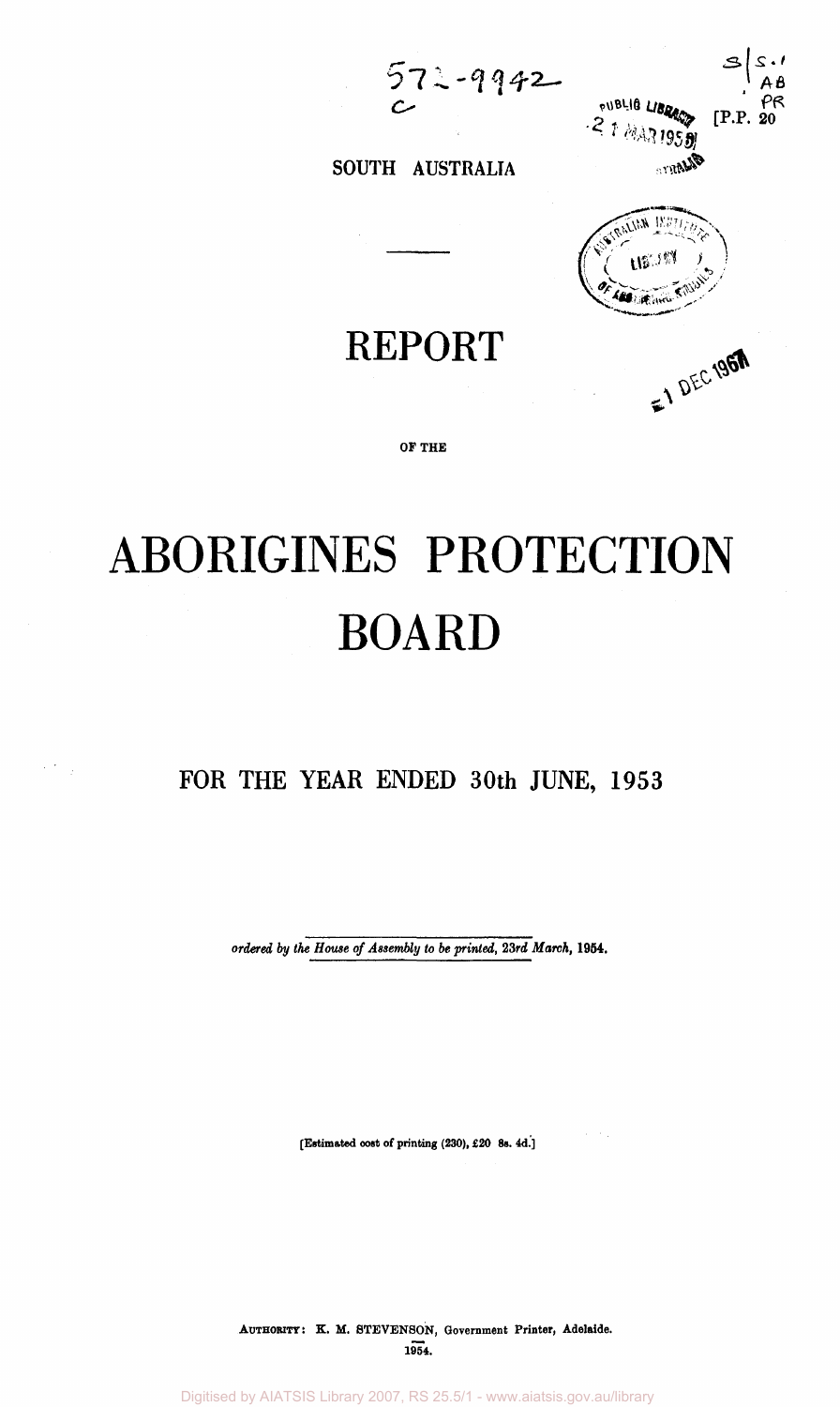## Report of the Aborigines Protection Board for the Year ended 30th June, 1953

Aborigines Protection Board, Adelaide,

30th September, 1953.

To His Excellency Air Vice-Marshal SIR ROBERT ALLINGHAM GEORGE, Knight Commander of the Royal Victorian Order, Knight Commander of the Most Excellent Order of the British Empire, Companion of the Most Honourable Order of the Bath, and upon whom has been conferred the decoration of the Military Cross, Governor in and over the State of South Australia and its Dependencies in the Commonwealth of Australia.

May it please Your Excellency:

We do ourselves the honour to submit the annual report of the Aborigines Protection Board for the year ended 30th June, 1953.

Eleven meetings of the Board were held during the year, the personnel of the Board being:—

The Honourable M. McIntosh, Minister of Works, Chairman. Dr. J. B. Cleland, Deputy Chairman. Rev. G. 0. B. Rowe. Mr. Len J. Cook. Mrs. Constance M. Cooke. Mrs. A. M. Johnston. Mr. W. R. Penhall, Secretary.

#### ABORIGINAL POPULATION OF SOUTH AUSTRALIA.

The aboriginal inhabitants of South Australia are believed to number slightly more than 5,000 in approximately equal proportions of full bloods and mixed bloods. On account of their nomadic habits it has proved very difficult to obtain accurate statistics relating to aborigines.

There is no doubt that during the early history of the State there was a considerable reduction in the aboriginal population due in some measure to the loss of interest in living by the aborigines on account of the progressively<br>restricted area of land in which they were obliged to live and find native game and other foods. There appe restricted area of land in which they were obliged to live and find native game and other foods. also to have been little or no medical attention provided in times of sickness and no food depots where the native people could find the necessaries of life during periods of drought. All this has been radically changed, particularly during the past 50 years or so, by the provision of supplementary foodstuffs, expert medical attention, including nursing and infant clinics, and also a large increase in the area of land set apart for their use. There has been also a more sympathetic attitude towards the original inhabitants of this country not only by the authorities responsible for their welfare, but also by police officers, pastoralists and missionaries, as well as by members' of the general public. As a result the decline in population has definitely been arrested and there is abundant evidence that both full blood and part aborigines are increasing in number. The aim of the Board is not only to build up the population, which is regarded as a matter of great national importance, but also to prepare the younger generation of natives to be self-supporting citizens capable of making a valuable contribution to the economic welfare of the State. The rapid increase of population at Point Pearce and Point MeLeay Aboriginal Stations has created a rather serious, though not insoluble, problem. Many of the young folks living on these Stations have advanced toward citizenship to such a degree that they should not be permitted any longer to live in a closed community but rather should be required to take their proper places in the general community. It is estimated that on each of these Stations the population is nearly double the number that can be effectively trained and prepared for citizenship.

The Board has adopted a scheme for housing the surplus population at Point Pearce and Point MeLeay in suitable areas throughout the State, but unfortunately, the inauguration of the scheme has been delayed on account of legal difficulties. It will, however, be launched at an early date. There is no doubt that the proposed method of absorption, if successful, will be beneficial to the aborigines and also to the State.

During the year under review the many inquiries received from visitors from overseas as well as from local residents as to the measures taken by the Board for the care and protection of the aborigines indicates a growing interest in the welfare of the native people. Unfortunately, a serious lack of authentic information regarding the work of the Board is also revealed. The inquiries received referred principally to education, medical attention, employment, electoral privileges and the availability of benefits under Social Service legislation. This spirit of inquiry has been encouraged at every opportunity, and with a view to providing reliable information on the matters raised, the following statement of the Board's activities is incorporated in this report:—

1. *Education.*—All aboriginal children have the right of entry to public schools conducted by the Education Department, provided they are presented for enrolment as clean in their person and in their clothing as the average child attending the school. Many aboriginal children, mainly of mixed blood, do in fact attend public schools in various parts of the State. Generally speaking they are well received and kindly treated.

Obviously, aboriginal children who have not enjoyed the advantage of early education would not be happy in a public school. Such children are accommodated in special schools conducted by the missionaries working<br>amongst aborigines. In addition there are large special schools for the children living at Point McLeay and In addition there are large special schools for the children living at Point McLeay and Point Pearce. A considerable number of half-caste boys and girls have been provided with secondary education, and as a result are now rendering effective service in the general community.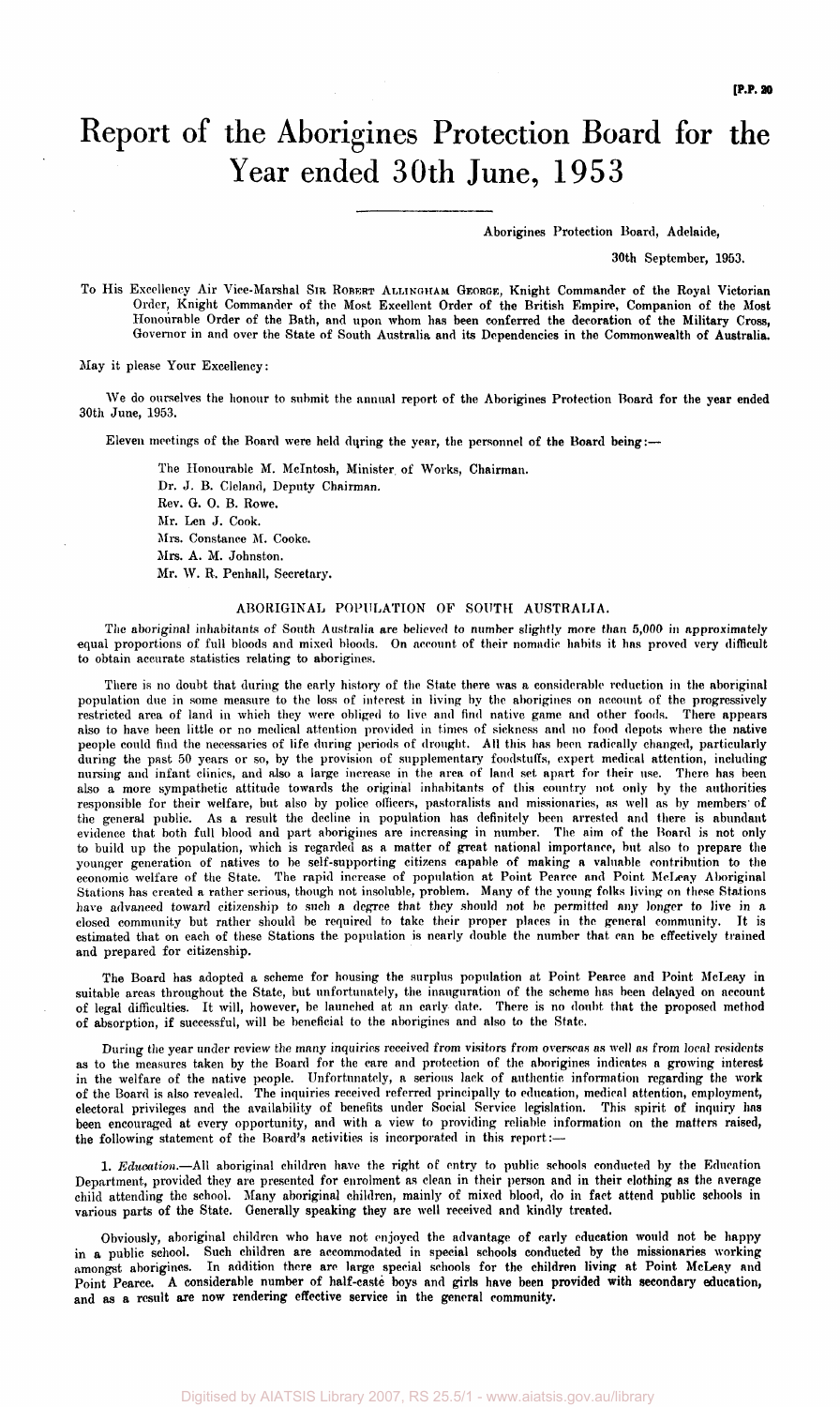*Medical Attention.*—In the matter of medical attention, particularly with regard to entry into public hospitals, it is pleasing to report that the aborigines receive exactly the same attention and treatment as white people who depend upon the State for medical attention. The Board retains the services of qualified medical practitioners in those parts of the State where the number of aborigines warrants such action. In the remote areas medical attention is provided by the Flying Doctor Service, trained nurses or missionaries. Aboriginal patients in these areas requiring hospital treatment are sent to Alice Springs, Port Augusta, or the Royal Adelaide Hospital. In addition, many aborigines receive hospital treatment at Wallaroo, Port Lincoln, and other country hospitals, including hospitals on the various mission stations. The Board also provides optical and dental attention, and each year a number of aborigines are provided with artificial dentures at the Frome Road Dental Hospital.

3. *Employment.*—Many aborigines arc highly skilled and are in constant employment in the pastoral, farming, and dairying industries. They are excellent shearers and stockmen. On the Aboriginal Stations at Point McLeay and Point Pearce they do all the station work under the supervision of trained officials. At Point Pearce they undertake the whole of the extensive power farming on shares with the Department, using modern machinery. They are thus being trained for employment on farms and stations in various parts of the State. Many workers axe members of appropriate trade unions, and they receive the same rate of pay as other members of the union. All aborigines who are able and willing to work are eligible for employment. Tribal and semi-detribalized aborigines still live by hunting game to supplement the food rations provided by the Board. They also render great service in the pastoral areas by hunting wild dogs. The money received for dog scalps is used for the maintenance of their families.

4. *Rights of Citizenship.*—In South Australia aborigines with a fixed address enjoy exactly the same electoral privileges as white people.

All aborigines enrolled for the State House of Assembly are in consequence entitled to vote at elections for the Commonwealth Houses of Parliament, and are entitled to vote on the same basis as others for the Legislative Council.

5. *Social Service Benefits.*—No action has, as yet, been taken to amend the Act to enable aborigines living after the manner of Europeans to participate in Social Service benefits. Aborigines, irrespective of the degree of aboriginal blood, having an assessable income are required to pay income tax and contribute for Social Service benefits. One section of the Act which adversely affects aborigines is that which precludes a mother in whom there is the slightest preponderance of aboriginal blood receiving the maternity allowance. All aboriginal mothers who accept the same obligations and responsibilities as other women in the community should have access to the maternity allowance. Before aborigines are eligible to receive invalid, age, and widow's pensions, they are required to leave their homes on Aboriginal Stations or Missions, where they have lived and worked all their lives, and where all their interests lie, and, if aboriginal blood preponderates, they must also be exempted from the provisions of the Aborigines Act, in order to qualify for the benefit. Strong representations have been made by State Governments and by citizens and bodies interested in aboriginal welfare, and this Board again urges that this anomalous condition be remedied as soon as possible.

#### EXEMPTIONS FROM THE PROVISIONS OF THE ABORIGINES ACT.

During the year under review 32 persons were exempted from the provisions of the Aborigines Act on probation; 20 other persons who had completed satisfactorily the prescribed term of probation were exempted unconditionally. The declarations of exemption previously made in respect of three aborigines were revoked, and 26 applications for exemption were rejected or deferred, as it was considered the applicants had not as yet attained the standard of development required in exempted persons.

On the general question of citizenship for aborigines it should be stressed that many are already enjoying the same privileges as white people, and large numbers are being prepared for citizenship by education in schools and by friendly contacts established by the numerous societies at work for the uplift and advancement of the native people. Aborigines are working side by side with white men and are accepted on a basis of equality. In sporting activities also young aborigines are received as worthy competitors. There still remains, however, a measure of prejudice, but this will surely disappear when the aborigines are able more fully to demonstrate their ability to live and work and enjoy their leisure as true citizens of Australia. The Board desires to grant exemptions to all aborigines who are deemed capable of living satisfactorily in the general community.

#### VOCATIONAL TRAINING.

With a view to preparing young aborigines for full citizenship the Board has prepared a scheme under which all who desire to qualify may have the opportunity of engaging in some form of vocational training. It is realized that many of the young men and boys are satisfied to engage in seasonal occupations such as shearing, farming, bag-sewing, rabbiting, grape picking, etc. This work is attractive and lucrative, and makes a strong appeal to the young folk. There is also the fact that the young people concerned are not many generations removed from a people who did not need to work for a living. To expect such people to look forward with enthusiasm to working continuously each day at a bench or a lathe savours of undue optimism and shows a complete disregard of their nomadic background. Nevertheless, an effort is to be made to provide an opportunity for all who are willing to undergo the training necessary if they are to become skilled tradesmen. As the Board intends selecting young aborigines to occupy the houses to be built in various parts of the State, the vocational training to be afforded should be the same as that given to the young white people with whom later on they will have to live and work. It seems clear that to train them in the seclusion of a mission and when trained to thrust them out into a competitive world with which they are unfamiliar is to risk failure of the scheme. It is hoped therefore to arrange for the trainees to live in private homes or if the numbers warrant such action to establish a hostel where they may live under a friendly supervision. They can then be trained at a junior technical or other appropriate school. The Board has had a scheme for the training of young girls in operation for some years, and it is proposed to widen the scope of this scheme to permit suitable girls to train in domestic science, nursing, dressmaking, millinery, etc. If the Board is able to secure the full co-operation of all concerned, particularly the trainees and their parents, the proposed scheme promises to open a new era in the lives of young aborigines.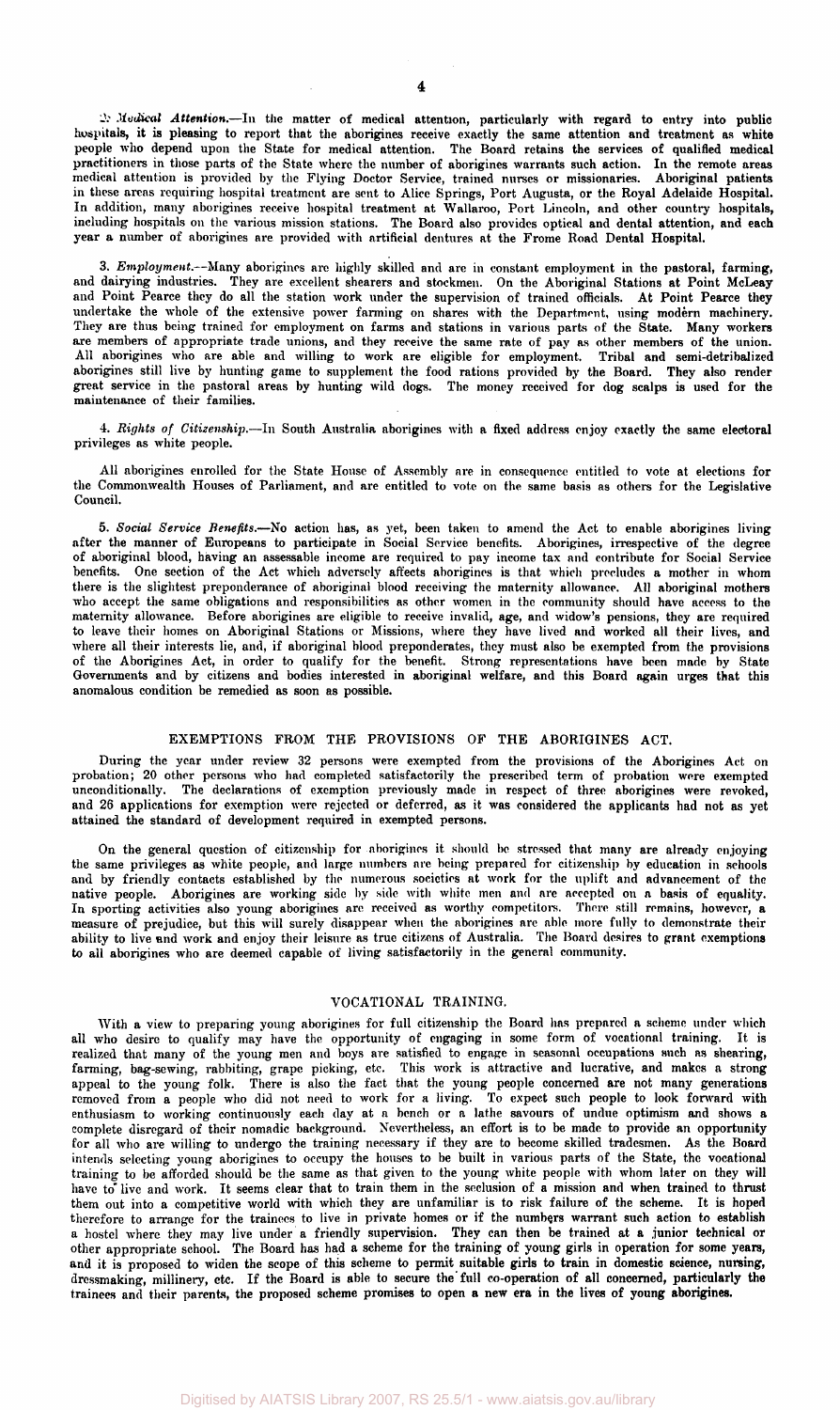#### GRANTS TO MISSIONS FOR THE ERECTION OF BUILDINGS, ETC.

During the year under review the undermentioned grants of money were provided to enable the missions concerned to undertake the erection of buildings and the improvements in water supplies:

|                                                                   | $\mathbf{f}$ s.d. |  |
|-------------------------------------------------------------------|-------------------|--|
|                                                                   |                   |  |
|                                                                   |                   |  |
| Koonibba Mission—Hot water service for the local hospital 110 0 0 |                   |  |

In addition to the assistance provided for the various missions and schools many individual aborgines were assisted by the provision of seed and superphosphate, fencing and housing materials, rabbit traps, etc.

Fishing equipment was purchased for a number of aborigines to enable them to procure food and otherwise supplement their income. The cost of the equipment provided is repaid to the Board at the rate of 5s. per week. A new wireless set was installed in the dormitory at the Home for Aboriginal Women and Children at North Adelaide.

#### ASSISTANCE TO MISSIONS' SCHOOLS.

During the year considerable assistance in the way of grants for furniture, equipment, etc., was provided by the Board.

At the Point McLeay school, books of an educational nature to the value of £62 were supplied for use in the new children's library, the Education' Department having provided the necessary furniture. The library is proving a great boon to the children who remain after school hours to read the books provided. It is proposed to purchase additional books each year to provide an efficient and up-to-date library. The Board also purchased sporting materials needed by the children for inter-school matches played away from the Station as well as on the local school grounds.

At Point Pearce a committee of local residents working in co-operation with officers of the Aborigines Department has raised funds for the purchase of playground equipment. The Board has agreed to subsidize the funds raised on a pound for pound basis up to £100.

At the Koonibba Lutheran Mission school additional desks to the value of £50 were purchased to provide accommodation for the children sent to the school from the Yalata Mission Station.

At the Ernabella Presbyterian Mission, cupboards and other furniture was provided by the Board for use in the local school.

#### REPORTS FROM POLICE OFFICERS, MISSIONARIES, AND STATION MANAGERS.

Reports from police officers in various parts of the State indicate that nearly all able bodied aborgines were gainfully employed during the year. • Unfortunately, some of the workers do not appear to realize the importance of regular attendance at their place of employment, and as a result, their services are dispensed with. On the other hand, the majority of aboriginal workmen are employed at one job for long periods and their services are highly regarded by their employers. Police court statistics reveal that indulgence in intoxicating liquor is the chief cause of trouble amongst the aborigines. It is also mainly responsible for their absence from work.

#### UNITED ABORIGINES MISSION INC.

The United Aborigines Mission is responsible for mission work amongst the aborgines at Colebrook Home, Finniss Springs, Gerard, Nepabunna, and Oodnadatta.

In the annual report of the Mission, the President, Mr. W. L. Scarborough, and the Secretary, Pastor L. J. Samuels, point out that the Mission has been at work amongst the aborigines for a period of 28 years. A special tribute is paid to the missionaries on the various fields for their splendid work in preparing the native people for assimilation as worthy citizens of the State. Many difficulties are encountered in this work, demanding infinite patience and constant endeavour. During the year a hot water service was installed at Colebrook Home through the generous help of friends of the Mission, and it is proving a great boon to the staff and the children. The school children living at Colebrook Home now attend the public school at Eden Hills, and the association with the white children is proving most beneficial. One of the older boys, Peter Taylor, attends the Goodwood Technical School and is also a pupil at the evening classes at the School of Arts. Peter is regarded as a lad of great promise.

At Finniss Springs a number of native men have built houses for their families, the buildings being constructed of galvanized iron. This is a great improvement on the old type of native home and other men are being encouraged to follow the good example set by the home builders.

The recently erected 30,000 gallon tank was filled for the first time during the year and is proving a great asset in this very dry area.

The work of the Flying Doctor Service in caring for the sick people at Finniss Springs is greatly appreciated.

At the Gerard Mission a new dormitory building is in process of erection, the work being done by a team of voluntary helpers led by Mr. W. G. Greaves. These men are to be commended for undertaking this most important and necessary work.

The irrigation scheme is being extended in the mission orchard in preparation for the coming summer season.

At Nepabunna, in addition to the normal work of the mission, the superintendent, Mr. F. Eaton, undertakes the management of a barytes mine at which 11 aborigines found employment during the year when not engaged at shearing or other pastoral work. A number of men from Nepabunna are employed at the Leigh Creek coal mine. They live with their families at Copley which is adjacent to the coal field.

The activities of the Ocdnedatta Mission have been carried on as usual during the year. The erection of a new dormitory building on the mission property is proceeding, and when completed it will provide much-needed accommodation for the inmates. It is proposed to plant suitable trees around the building to provide shade for the children and to improve the appearance of the mission buildings. Through the generosity of the 5AD Kangaroo Club and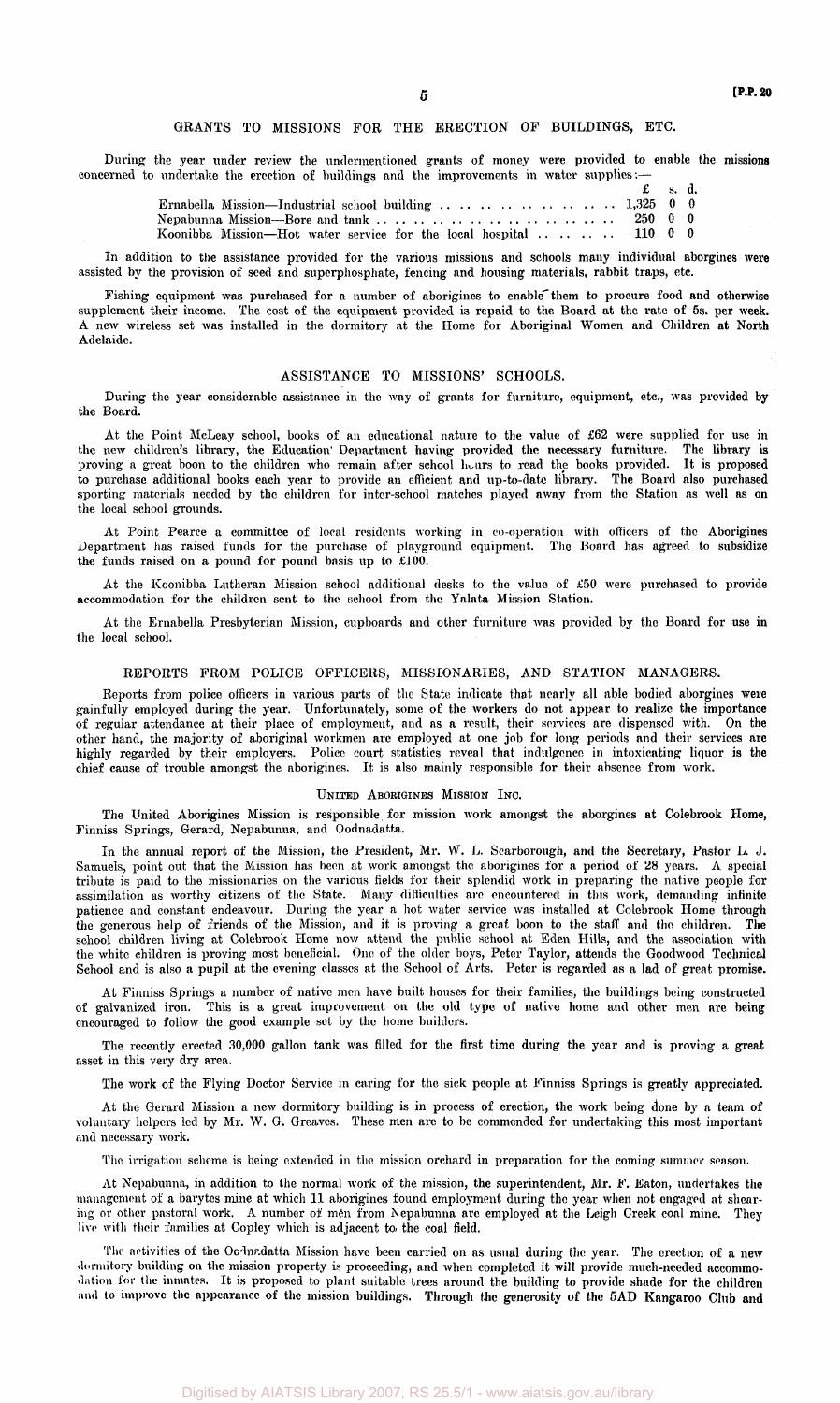numerous other friends, 13 of the mission children were able to spend a holiday in Adelaide during the long school vacation. Some of the children had never had a ride in a train previously nor had they seen either the city or the sea. It was for them a very profitable and enjoyable holiday.

#### UMEEWARRA MISSION, PORT AUGUSTA.

In the eleventh annual report of the Mission, the Superintendent, Miss K. M. Simmons, advises that the year's work has been most successful. The Port Augusta Labor Day Committee and other friends of the Mission organized a day's outing for the staff and the children at Mambray Creek on a public holiday. This picnic was greatly enjoyed by the children. During the long vacation the boys spent a nice time on the River Murray at Purnong, and were taken home by car through the lovely Barossa Valley. The other children had a holiday at Cowell through the generosity of local friends. Other highlights of the year were the Coronation Rally at Port Augusta where 1,500 children took part and a visit by the Penola Piper's Band. There are 44 children on the school roll, and there is also a kindegarten class for the small children.

Miss Coombe, of the Education Department, has secured the interest of the Schools Mothers' Clubs in the work of the Mission through the drawings and other hand work of the scholars. As a result £150 has been raised to date. The Umeewarra Mission has many friends, and a great work is being done there.

It is most pleasing to report that Lena Lang, who came into the Home as a little girl and was sent to Singleton Training College, has graduated and received the school diploma. Lena has grown into a fine young woman, and will soon proceed to Darwin to work amongst the native people there.

#### LUTHERAN MISSION, KOONIBBA.

The Superintendent, Mr. H. Gaden, reports a very successful year, and expresses the appreciation of the officers of the Mission to the Aborigines Protection Board for its co-operation and assistance in maintaining the work throughout the year. The closing of the .Ooldea Mission and the removal of the inmates to Yalata Station under the care of the Koonibba Mission imposed a great strain on the staff. The care of an additional 300 people was cheerfully undertaken and faithfully discharged.

From Yalata 30 boys were sent to the Koonibba School, necessitating additional accommodation in the Children's Home as well as at the school. At the Koonibba Hospital the Sister in Charge had a monthly average of 13 in-patients and 350 out-patients. The usual activities were maintained throughout the year for the benefit and training of the native residents. The season was most favourable for farming and livestock at Koonibba; 3,640 bags of wheat were harvested, and the wool clip amounted to 52 bales.

#### PRESBYTERIAN MISSION, ERNABELLA.

The Mission was established by the Presbyterian Church in 1937, and has developed into a well-organized institution. From the inception of the Mission it has been the considered policy to understand and respect the laws and customs of the aborigines. The Mission acts as a buffer between the natives and the white civilization and seeks to prepare them for the inevitable contact.

To observe the children at work in the school and the young men and women taking up their many and differing duties is to realize the value of the work being done.

The ordinary day to day population varies from 100 to 300, but is often considerably more.

A very favourable season was experienced this year following heavy rains which also replenished water supplies. The country is in great heart, and there is abundant feed for the 4,000 sheep grazing on the property. The annual shearing was most satisfactory, the average fleece weighing over 111b. and the wool was of high quality. A fresh supply of stock water was discovered on the property during the year.

The Commonwealth Health Department conducted a survey for the detection of tuberculosis when over 400 natives were examined. There are no known cases of tuberculosis at Ernabella. The new industrial school building is nearly completed, and a trained instructor has been appointed to give instruction in the various trades. The great event of the year was the opening of the new church building. The Aborigines Protection Board was represented at the opening ceremony by the Secretary. The building, which was erected by private contract, is capable of seating 400 persons. It is an ornate structure and eminently suitable for the climatic conditions at Ernabella. The opening services, which were conducted by officials of the Presbyterian Church, were most inspiring. Some of the young native men read the lessons in their native tongue, while the music was provided by a splendid native choir under the leadership of the Superintendent of the Mission, the Rev. R. M. Trudinger. A new hospital building with modern appointments has just been erected, and should prove of great assistance in dealing with aborigines in need of medical attention. The Presbyterian Church is rendering effective service to the natives at Ernabella.

#### POINT MCLEAY STATION.

The population at Point McLeay on the 30th June, 1953, was 412, comprising 226 males and 186 females. During the year there were 23 births and seven deaths, a net gain of 16. The people are accommodated in 60 cottages mainly built of stone. Some of the cottages are of good type, but a few are very old. Considerable repairs and additions were made during the year. Conveniences for public use were built of stone near the public hall, and a room to be used for heating and distributing milk for the school children has also been erected. A new domestic science building adjacent to the school is almost ready for occupation. Plans were drawn up also for the erection of a new woodwork classroom at the school. A septic tank was installed at the home of the Dairy Overseer. The Head Teacher, Mr. Lawry, reports that a very successful year was experienced at the local school; the new library is proving a great asset. With the assistance of the Aborigines Protection Board a progressive policy has been put into,operation at the school with a view to providing each year some additional facilities for the instruction and development of the children. The general health of the natives has been good, there being no serious epidemics of sickness. The ambulance provided by the Board conveyed 19 patients to hospital during the year. Nurse Crowell has had a busy year at the local hospital, the inmates being principally midwifery patients. A great deal of work was done each day also to care for outpatients and minor cases of sickness being treated at home. Seasonal conditions were very good, and all livestock are in good condition. The lambing percentage was 89 per cent which is satisfactory; 2,021 sheep were shorn including 625 lambs; 62 bales of wool sold yielded a net return of £3,454 15s. 7d.; 90 tons of hay was harvested from 80 acres of oats sown. For the present season 100 acres of oats and 135 acres of barley have been sown, and a large area has been planted with pasture grasses for grazing purposes.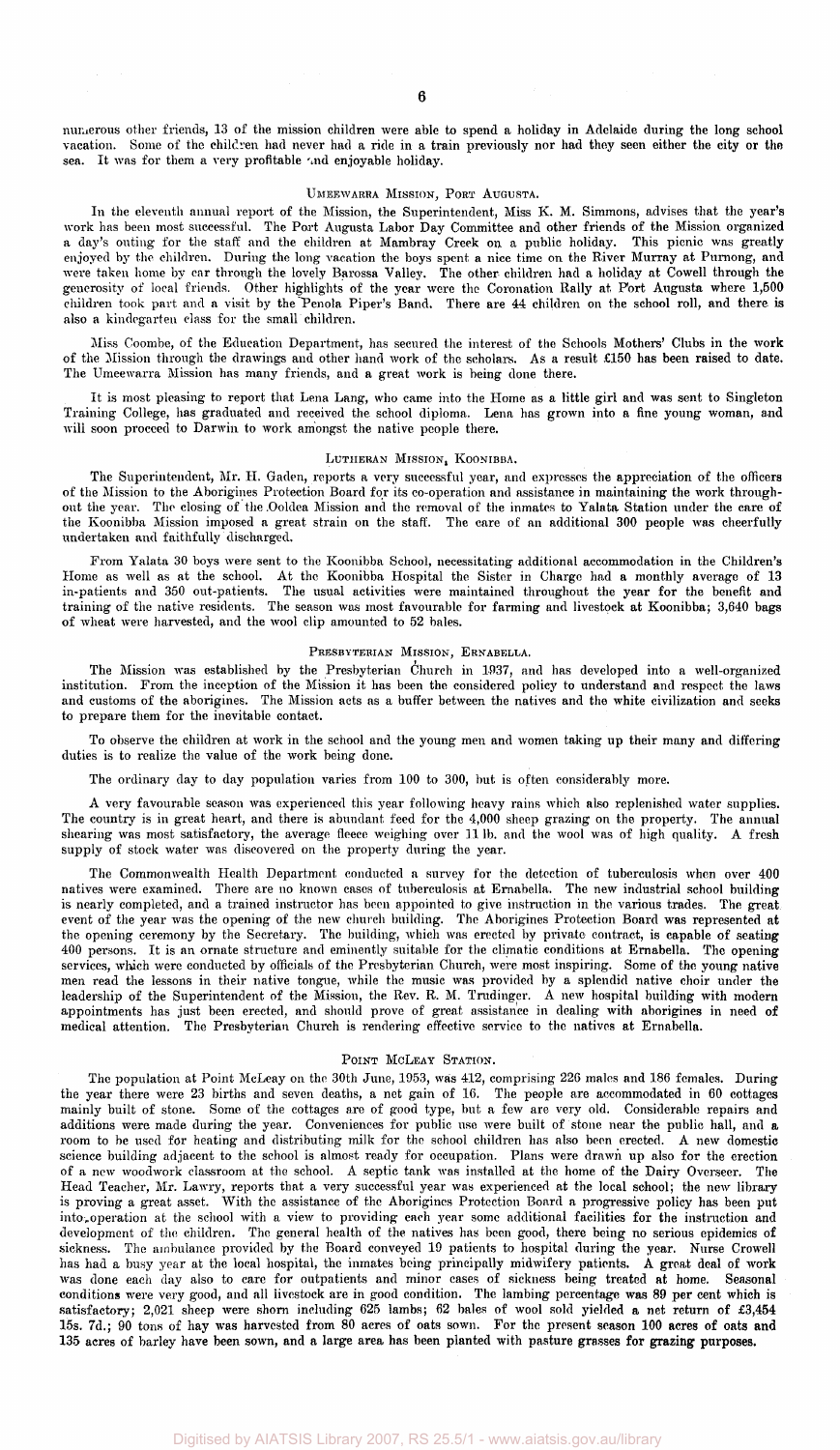The new water scheme was completed, and is being used to irrigate the lucerne plots which provide greenfeed for the milking herd. The garden produced large quantities of tomatoes and vegetables, principally carrots, parsnips, beet, onions, beans, and rhubarb.

Cabbages and cauliflowers were attacked by pests, consequently the return was not very satisfactory.

The orchard yielded several cases of stone fruits, and these were sold to the natives at a cheap rate. Firewood obtained from the clearing of land purchased a few years ago was distributed free of cost to the native residents; 20 tons per week during the winter months, and 10 tons per week during the rest of the year. The Manager, Mr. Swalling, reports that some native families are making good progress, and have reached the stage where they are capable of living in the general community. This is evident by the number of motor vehicles, better type furniture, and refrigerators making their appearance in the homes of the people concerned. Every encouragement should be given to such people to take their rightful places in the general community. They should no longer depend on the benefits available on aboriginal stations. The housing scheme planned by the Board is to be used for providing accommodation for families that have qualified for full citizenship.

#### POINT PEARCE STATION.

The population at Point Pearce as disclosed by a census taken on 30th June, 1953, was 505. There were 26 births and seven deaths during the year. Apart from the usual cases of influenza and children's ailments, the health of the inmates was generally satisfactory.

The ambulance provided by the Board conveyed 50 patients to hospital including 24 maternity cases and 18 for X-ray. The ambulance is usually in charge of a trustworthy native driver, and this is an important factor in training such persons to accept responsibility for the welfare of others. Mrs. Goodhand, the Medical Orderly at Point Pearce, had a very busy year in dealing with a large number of outpatients at the surgery each day. Dr. Heitmann, of the Department of Health, carried out a survey for the detection of tuberculosis on the station; 296 persons were examined and 36 returned a positive Mantoux reaction. These patients will be brought to Adelaide for X-ray and for further treatment if necessary.

A daily average of 108 children attended school at Point Pearce. Unfortunately the availability of attractive and lucrative employment results in many of the children leaving school as soon as they reach 14 years of age. Under such conditions it is difficult to interest either pupils or parents in secondary education. More accommodation is required for the woodwork and the domestic science classes, and it is expected that the erection of a suitable building will be commenced at an early date. Meantime, instruction in these subjects continues to be given under difficult conditions.

The sporting activities of the school children were most successful, a number of pupils being chosen to play in the schools' championship football and basketball games. The older girls won the B grade basketball championship of Yorke Peninsula. The Board provided transport to enable the teams to travel to play in matches away from the station.

The Manager, Mr. Goodhand, reports that some of the natives are strongly addicted to drinking and gambling, and that the home life is thereby seriously disrupted. This is most unfortunate as it is essential that children being prepared for assimilation into the general community should have the benefit of a good home environment. It is hoped that the parents concerned will soon realize the serious nature of the handicap they impose on their children.

The Board again desires to record its appreciation of the splendid service being rendered to the young people of Point Pearce by Mr. R. C. Davey, of Port Victoria. Mr. Davey conducts a weekly Christian Endeavour meeting which 50 or 60 young folks attend. This contact must be most helpful, and should be encouraged in the interests of the teenage boys and girls.

Notwithstanding the dry summer the livestock are in good condition; 3,450 sheep and lambs were shorn, and 31,112 lb. of wool sold, the top price being 84 1d. per lb. The net return for wool sold was £8,116 18s. 2d.; 668 sheep skins sold returned £785 15s. 11d. and four hides were sold for  $E7$  9s. 5d. Two hundred and sixty-one pigs were marketed during the year, and the net return was £1,689 12s. 9d., while 50 head of cattle sold yielded £749 19s. 9d.; 1,270 acres of wheat, barley, and oats were sown during the year and produced 10,921 bags of grain and 84 tons of hay. In addition 850 bags of grain were harvested from self-sown crops. The farming operations were carried out as usual under a sharefarming agreement. The four native sharefarmers received 1,388 bags of wheat and 136 bags of barley. The average yield of wheat per acre was approximately 30bush. while the barley averaged 22bush. per acre. Approximately the same area has been sown for the current season.

Additions to cottages were made during the year, two rooms being added to each of three existing cottages. The rapidly increasing population makes it imperative that the families considered suitable for assimilation in the general community should be removed from the station at the earliest possible date.

A statement of departmental receipts and payments for the year ended 30th June, 1953, is appended.

We have the honour to be,

Sir,

Your Excellency's most obedient servants,

M. McINTOSH, Chairman J. B. CLELAND, Deputy Chairman CONSTANCE M. CÔOKE Aborigines A. M. JOHNSTON Protection LEN J. COOK | Board. GORDON ROWE W. R. PENHALL, Secretary